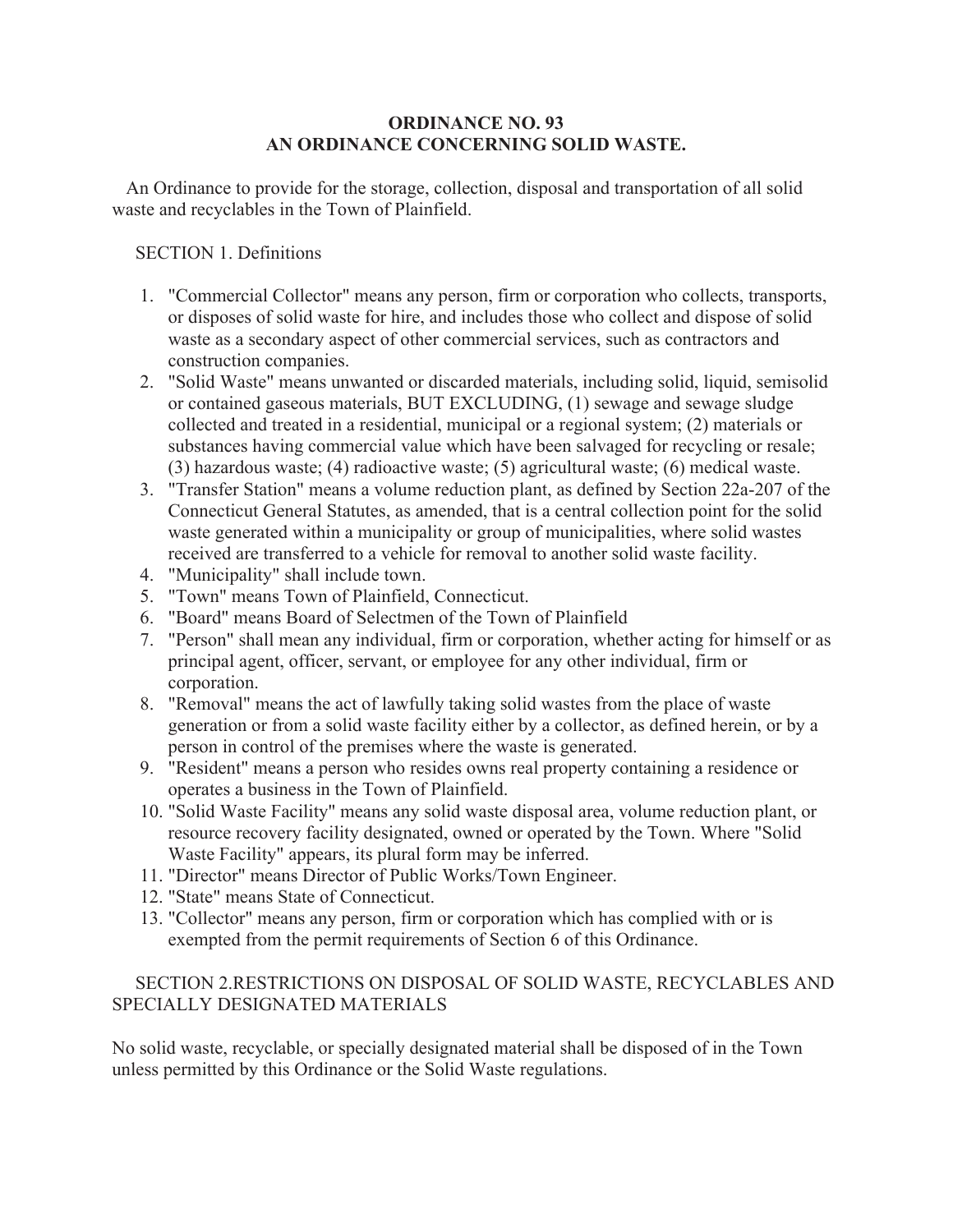# SECTION 3. RESTRICTIONS ON USE OF SOLID WASTE FACILITY

Except as provided below, only residents, their collectors, Town operated collection services, and the Town are pursuant to this Ordinance, allowed to use the Solid Waste Facility and only for solid waste which is generated in the Town. All other persons shall not be allowed use of and all other solid wastes shall not be disposed of at the Solid Waste Facility without the written permission of the Board of Selectmen.

# SECTION 4.STORAGE OF SOLID WASTE

- 1. No person shall accumulate, store or require the storage or handling of solid waste in such a manner so as to promote the propagation, harborage or attraction of vectors or so as to create health hazards or a nuisance.
- 2. The owner of solid waste generated on any property in the Town shall cause the waste to be removed to the Solid Waste Facility at frequencies sufficient to prevent the occurrance of health hazards or a nuisance.
- 3. All persons occupying or maintaining any premises within the Town where solid waste is created, produced or accumulated, shall maintain sufficient containers for receiving and holding the solid waste which is produced, created or accumulated on such premises. Where a Commercial Collector furnishes the containers, he shall be responsible for maintaining the containers in good condition unless this responsiblity has been assumed by the person occupying or maintaining the premises under the terms or conditions of the use.
- 4. The Board of Selectmen may, by resolution, establish regulations, from time to time, pursuant to this Ordinance on the collection and storage of solid waste including but not limited to the types of containers, the types of solid waste, the times and days of pickup, and the location of containers.

# SECTION 5. Disposal

- 1. Disposal of solid waste is restricted pursuant to this Ordinance, Solid Waste Regulations and amendments to this Ordinance and Regulations.
- 2. No person shall engage in any scavenging, salvaging, or recycling activities at any Solid Waste Facility without the written permission of the Board of Selectmen. In addition no person shall scavenge, salvage or recycle another's solid waste or material for recycling after it has been placed for collection without written permission of the Board.
- 3. The Board of Selectmen may, by resolution, establish regulation, from time to time, for the use of the Solid Waste Facility. Said regulations may include but are not limited to, the types of solid wastes which may be collected or transported, the types of solid waste which may be deposited at any facility, the hours of operation, permitted.
- 4. The Board of Selectmen may, by resolution, establish a schedule of fees and procedures for enforcement for the use of the Solid Waste Facility.
- 5. The Board is hereby authorized to enact from time to time, regulations, deemed in the public interest, regarding the separation, recovery, collection, removal, storage and disposition of solid waste, recyclables, and specially designated materials in accordance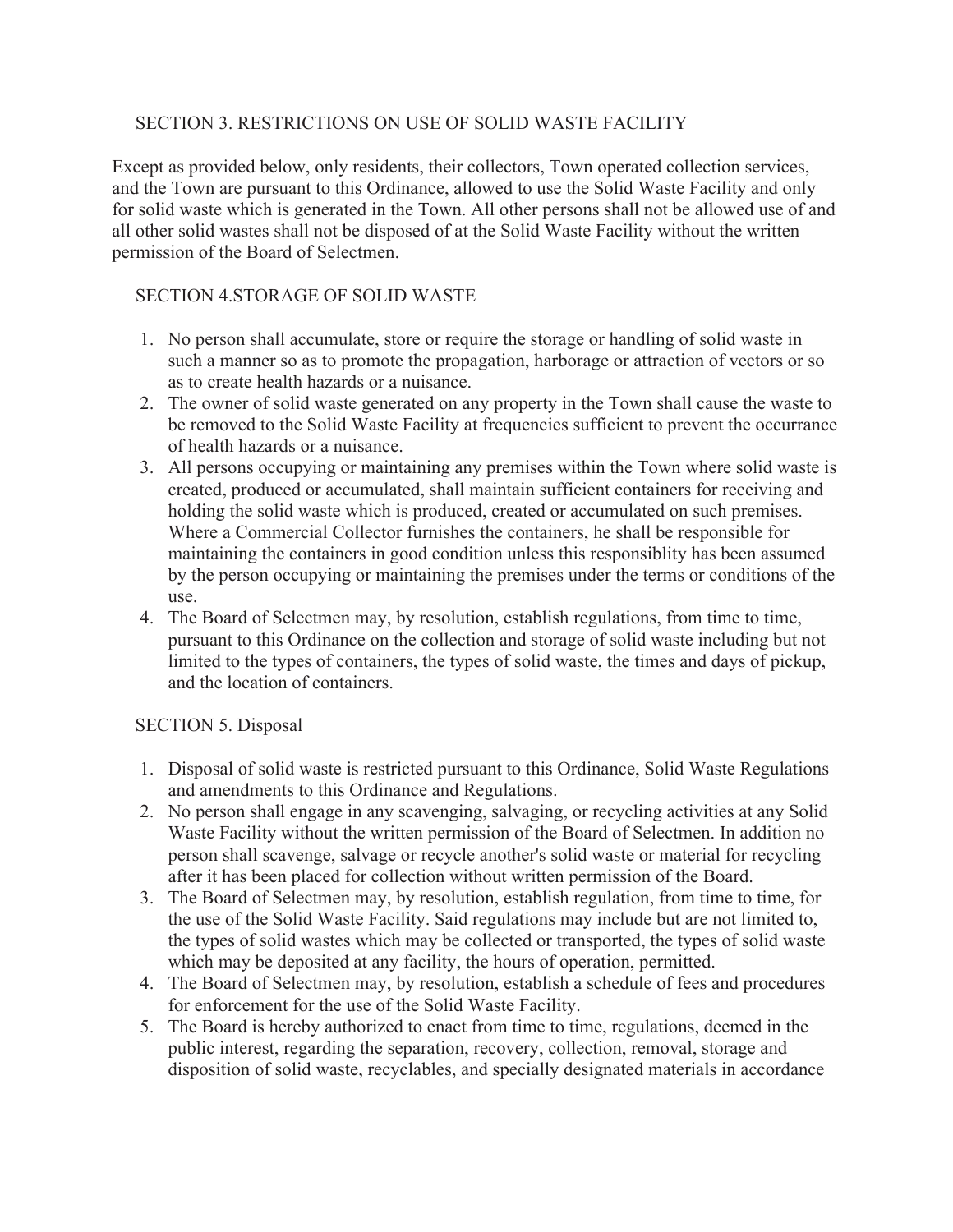with Connecticut General Statutes P.A. 87-544, its amendments, and other applicable state requirements.

- 6. All solid waste upon being removed from the premises where produced, accumulated, or transferred shall become and be the property of the Collector who removes them. Upon being accepted at the Solid Waste Facility, said materials and waste shall forthwith become the property of the owner of such facility. The wastes shall become the property of the collector who removes them from the facility.
- 7. All recyclables upon being removed from any premise in the Town shall become the property of the Town.
- 8. No person shall dispose of solid waste without complying with or being exempted from the permit requirements in Section 6 of this Ordinance.

# SECTION 6. Collection and Transport

- 1. Solid Waste and recyclables hauled by any person over any road or another's property in the Town shall be securely tied or covered during the hauling thereof. The opening in compactor boxes shall be covered and secured to prevent spillage of recyclables. No person shall allow solid waste or recyclables to leak, spill, blow off or drop from any vehicle on any road or other property.
- 2. No person shall collect, haul or transport solid waste or recyclables within the Town without obtaining vehicle and solid waste collector permits. This paragraph shall not apply to any resident hauling solid waste from his own residence nor to the Town or its agencies, nor persons exempt under the Solid Waste Regulations.
- 3. Applications for permits shall be obtained from the Director of Public Works/Town Engineer. The Board, by resolution, shall from time to time, establish regulations for the application forms and the requirements, necessary for the public safety and welfare and for the efficient use and operation of the Solid Waste Facility. The form shall include but not be limited to the following:
	- a. name and address of the permittee.
	- b. the business name and its type, i.e. corporation, partnership.
	- c. the names of all partners, officers, or proprietors of the business.
	- d. a list of all vehicles and removable bodies used for solid waste collection, disposal, and hauling. A list of changes in vehicles or removable bodies shall be provided by the permitte as changes occur. The list shall designate each vehicle by Connecticut registration number, vehicle or removable body ID number, cubic yard capacity, tare weight and gross weight.
	- e. evidence of insurance as required in the Solid Waste Regulations naming the Town of Plainfield as an additional insured.
	- f. proposed collection routes and number of residential and commercial customers.
	- g. the rates or rate schedule the applicant proposes to charge residential and commercial customers in the Town.
	- h. a detailed estimate of the volume and type of solid waste to be collected or transported to a designated Solid Waste Facility for one (1) year.
	- i. the names of all other communities serviced by the permittee.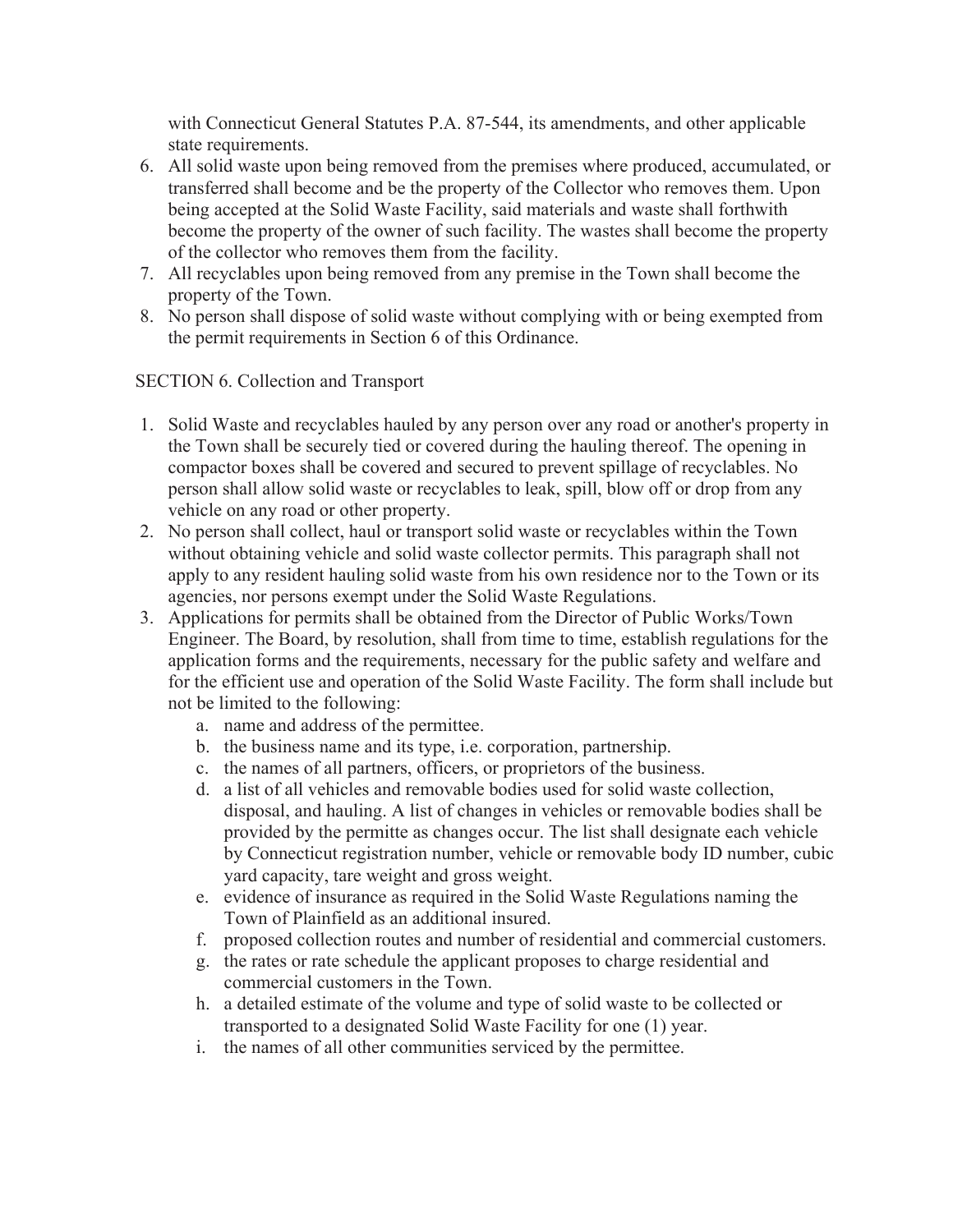Except as provided otherwise, the permittee is required to update this information within a month of any change.

- 4. The Director of Public Works/Town Engineer shall review the application and if it conforms to the regulations and this Ordinance issue the permit. If the application fails to meet these requirements, the Director may deny the application. The applicant can appeal the denial to the Board.
- 5. Any permit issued under the provisions of this Ordinance may be suspended, cancelled, or revoked by the Director on ten (10) days written notice mailed, certified return receipt requested to the permittee at the last business address on the application, upon the following:
	- a. Any permittee fails or refuses to comply with the provisions of this Ordinance or the applicable rules and regulations of the Town.
	- b. The permit is not exercised for any continuous thirty (30) day period.
	- c. The permittee has assigned, either voluntarily or by operation of the law, any permit issued hereunder without the prior written approval of the Director.
	- d. The Director finds that the vehicles used or proposed to be used by the permittee for the collection and transportation of solid waste are insufficient or unfit to transport, collect, or dispose of solid waste or recyclables in accordance with this Ordinance or regulations, violate the provisions of this Ordinance, violate state health code requirements or violate the Town regulations adopted in accordance with this Ordinance.
- 6. Any permittee desiring to change his rates or rate schedule shall file a new rate schedule with the Director ten (10) days in advance of instituting the new rates or charges.
- 7. All permittees shall keep and maintain such records as the Director or his designated representative may require to ascertain the extent of compliance with this Ordinance and regulations and shall make the financial or business records of the permittee's operation available for inspection by the Director if so requested.
- 8. No permit granted pursuant to the provisions of this Ordinance shall be sold, transferred, leased, assigned, or encumbered or disposed of in whole or in part without the written permission of the Director.
- 9. The vehicle permits shall be affixed and displayed in the lower right interior corner of the motor vehicle windshield.
- 10. All permits issued under these provisions shall be effective for one (1) year from the date of issuance unless otherwise provided or revoked or suspended.
- 11. Persons seeking exemption from the permit requirements have the burden of establishing their exemption. The Director of Public Works/Town Engineer or employees of the Solid Waste Facility may require these persons who wish to use the Solid Waste Facility to establish their exemption. The Board may by regulation require insurance from those exempted from the permit requirements.
- 12. The Board may, from time to time, by regulation establish if other permits are required, fees for, exemptions from, and application requirements for the permits.

SECTION 7. Contractural Authority and Recycling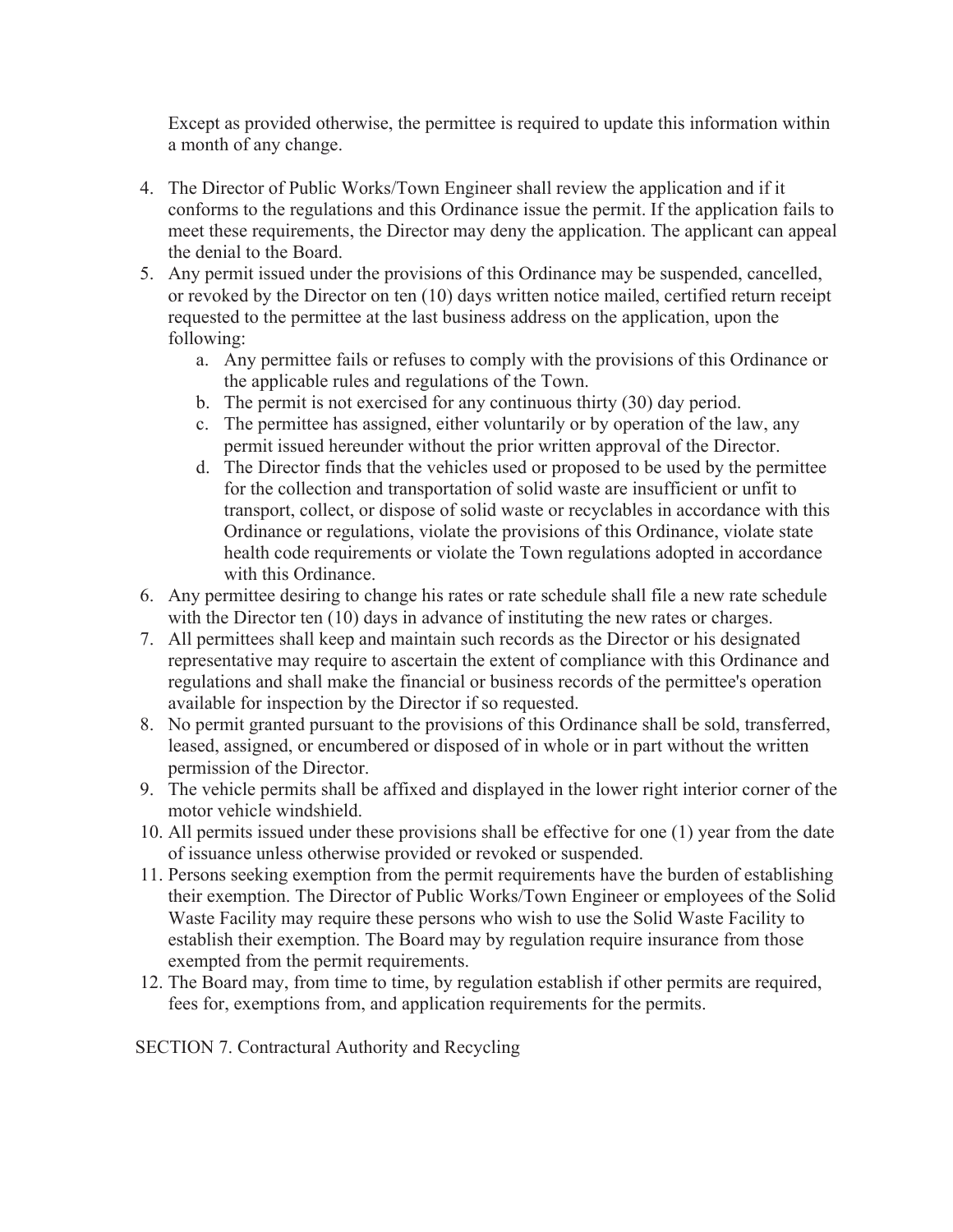The Board is authorized to employ and/or negotiate and enter into contracts with individual persons, corporations, or governmental agencies for the separation, recovery, collection, removal, storage or disposition of solid waste and recyclables.

SECTION 8. Enforcement

- 1. The Director of Public Works/Town Engineer, The Board, the Town Police Department, the Operator of the Solid Waste Facility and their duly authorized representatives, are hereby specifically required to enforce the provisions of this Ordinance and the regulations pursuant to it. They shall have the right to inspect the solid waste collection vehicles or business location to insure conformance with this Ordinance and regulations pursuant to it.
- 2. Except as provided in Section 9, any person who shall violate any provision of this Ordinance or any provision of any regulation pursuant to it shall be subject to a fine of not more than one hundred dollars (\$100.00).
- 3. The Board shall be authorized by regulation to revise fines and establish procedures for enforcement.

SECTION 9. Littering

- 1. It shall be unlawful for any person to throw, deposit, or leave any litter or rubbish in any public park, public playground or recreation area, or public street in the Town, or in any property not owned by him except if it is designated for disposal of garbage or refuse by the Town. Such litter or rubbish shall be placed in the proper receptacles where these are provided; and when receptacles are not provided, such litter or rubbish shall be carried away by the person responsible for its generation and properly disposed of elsewhere.
- 2. Violations of this section shall be punishable by a fine of not less than twenty-five dollars (\$25.00) nor more than two hundred fifty dollars (\$250.00) for each occurance.
- 3. The Board may by regulation revise fines and establish procedures for enforcement.

SECTION 10. Repealing of Inconsistencies.

All Ordinances or parts of Ordinances, resolutions, regulations or other documents inconsistent with the provisions of this Ordinance are hereby repealed to the extent of such inconsistency.

SECTION 11. Extent of Board's Authority

 1. In exercising the contractural or regulatory authority provided for herein, the Board shall exercise this authority in conformance with state and town permits or requirements for permits, and federal and state statutes and regulations.

 2. Included in the right to enact regulations is the Board's right to amend came, from time to time. Amendments and regulations shall be enacted by resolution.

SECTION 12. Severability.